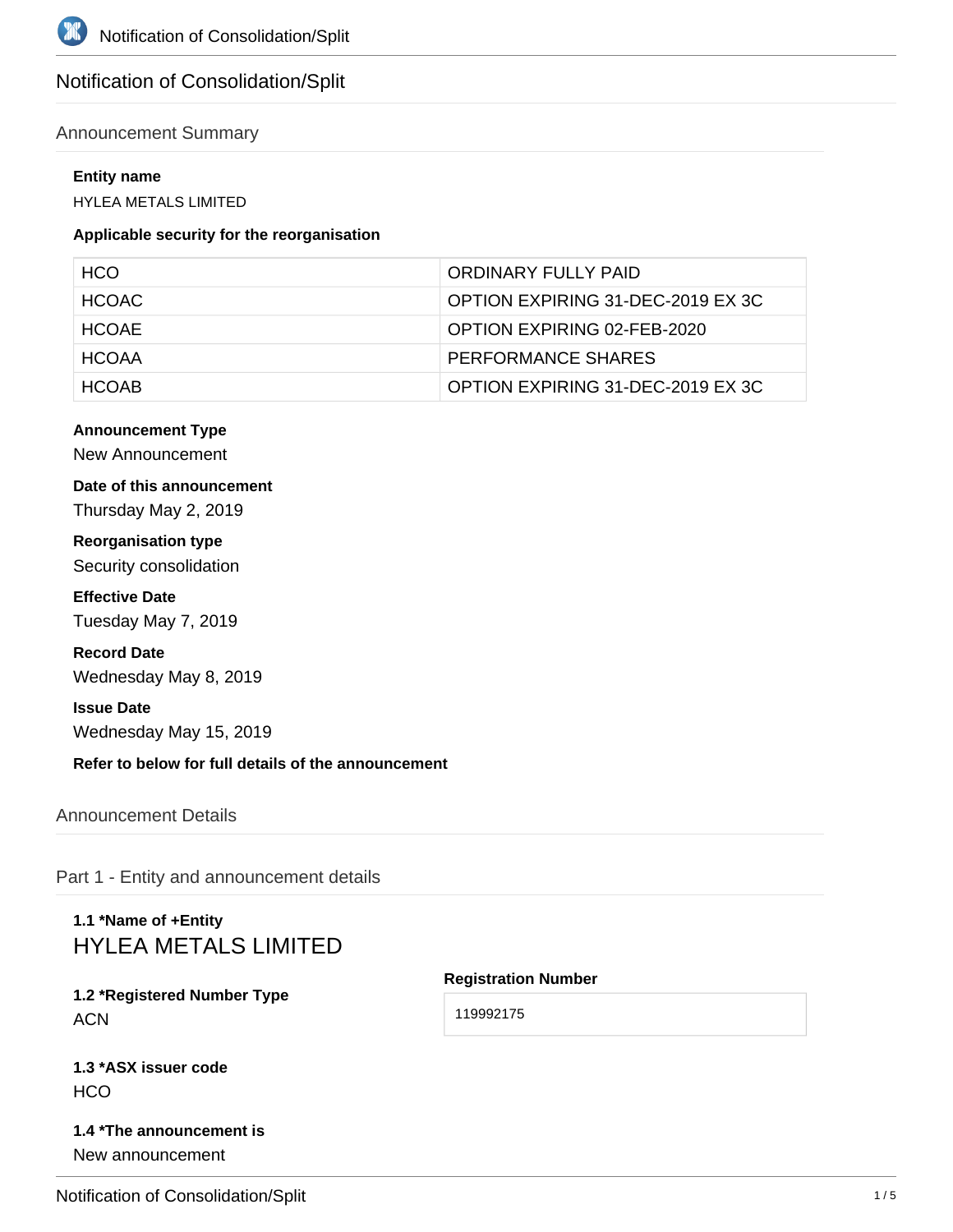## **1.5 \*Date of this announcement**

Thursday May 2, 2019

### **1.6 \*Securities affected by the reorganisation**

| HCO.         | ORDINARY FULLY PAID               |
|--------------|-----------------------------------|
| HCOAC.       | OPTION EXPIRING 31-DEC-2019 EX 3C |
| <b>HCOAF</b> | OPTION EXPIRING 02-FEB-2020       |
| <b>HCOAA</b> | PERFORMANCE SHARES                |
| <b>HCOAR</b> | OPTION EXPIRING 31-DEC-2019 EX 3C |

### Part 2 - Approvals

**2.1 \*Are any of the below approvals required for the reorganisation before business day 0 of the timetable?**

- **•** Security holder approval
- **Court approval**
- **Lodgement of court order with +ASIC**
- **ACCC approval**
- **FIRB approval**
- **Another approval/condition external to the entity required to be given/met before business day 0 of the timetable for the reorganisation.**

Yes

#### **2.2 Approvals**

| <b>Approval/Condition</b><br>+Security holder<br>approval | Date for determination<br>Sunday May 2, 2049 | Is the date estimated<br>or actual?<br>Estimated | **Approval<br>received/condition<br>met?<br>[Select] |
|-----------------------------------------------------------|----------------------------------------------|--------------------------------------------------|------------------------------------------------------|
| <b>Comments</b>                                           |                                              |                                                  |                                                      |

Part 3 - Reorganisation timetable and details

## **3.1 \*+Record date**

Wednesday May 8, 2019

**3.2 Date of +security holder meeting** Sunday May 2, 2049

**3.3 Last day for trading in the pre-re-organised +securities** Monday May 6, 2019

**3.4 \*Effective date. Trading in the re-organised securities commences on a +deferred settlement basis. If the +entity's securities are suspended from trading during this period there will be no +deferred settlement trading however ASX still captures this date.**

Tuesday May 7, 2019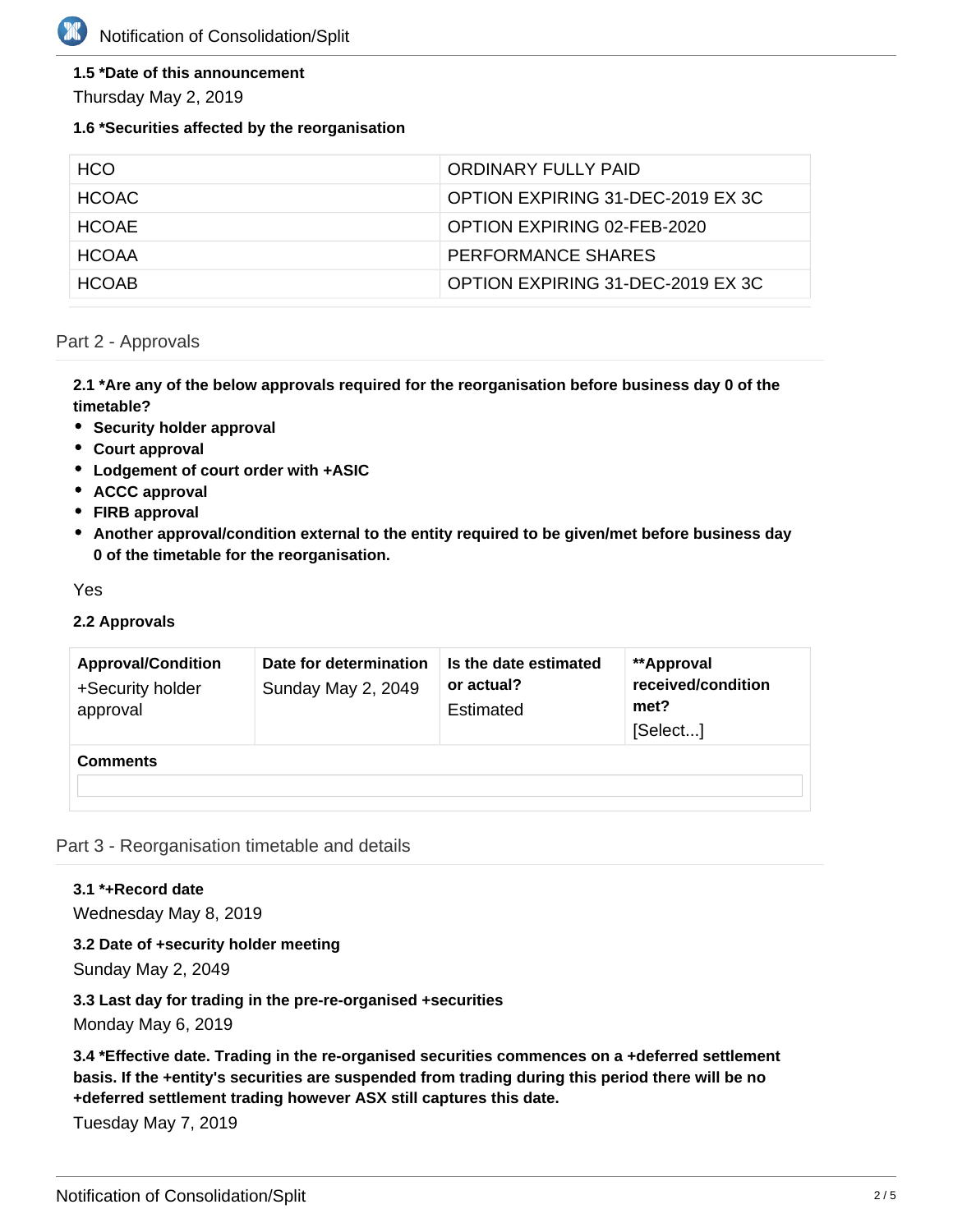

## **3.5 Record date** Wednesday May 8, 2019

**3.6 First day for +entity to send notices to +security holders of the change in the number of +securities they hold. First day for +entity to register +securities on a post-reorganised basis** Thursday May 9, 2019

**3.7 \*+Issue date. +Deferred settlement market ends. Last day for +entity to send notices to +security holder of the change in the number of +securities they hold. Last day for +entity to register +securities on a post-reorganised basis**

Wednesday May 15, 2019

**3.8 Trading starts on a normal T+2 basis** Thursday May 16, 2019

**3.9 First settlement of trades conducted on a +deferred settlement basis and on a normal T+2 basis** Monday May 20, 2019

Part 4 - Reorganisation type and details

## **4.1 \*The reorganisation is**

+Security consolidation

**4.1a \*Consolidation ratio: the +securities will be consolidated on the basis that every**

28

**(pre-consolidation) +securities will be consolidated into**

1

**(post-consolidation) +security (/ies).**

### **4.2 \*Scrip fraction rounding**

Fractions rounded up to the next whole number

Part 5 - +Securities on issue before and after reorganisation

### **5.1 \*+Securities on issue before and after the reorganisation**

| *ASX +Security Code<br><b>HCO</b> | *ASX +Security<br><b>Description</b><br><b>ORDINARY FULLY</b><br><b>PAID</b>        |                                                        |                                     |
|-----------------------------------|-------------------------------------------------------------------------------------|--------------------------------------------------------|-------------------------------------|
| Quoted/unquoted<br>Quoted         | Number on issue<br>before reorganisation<br>2,803,873,559                           | Number on issue after<br>reorganisation<br>100,138,341 | <b>Estimate/Actual</b><br>Estimated |
| *ASX +Security Code<br>HCOAC      | *ASX +Security<br><b>Description</b><br><b>OPTION EXPIRING</b><br>31-DEC-2019 EX 3C |                                                        |                                     |
| Quoted/unquoted<br>Unquoted       | Number on issue<br>before reorganisation<br>5,000,000                               | Number on issue after<br>reorganisation<br>178,571     | <b>Estimate/Actual</b><br>Estimated |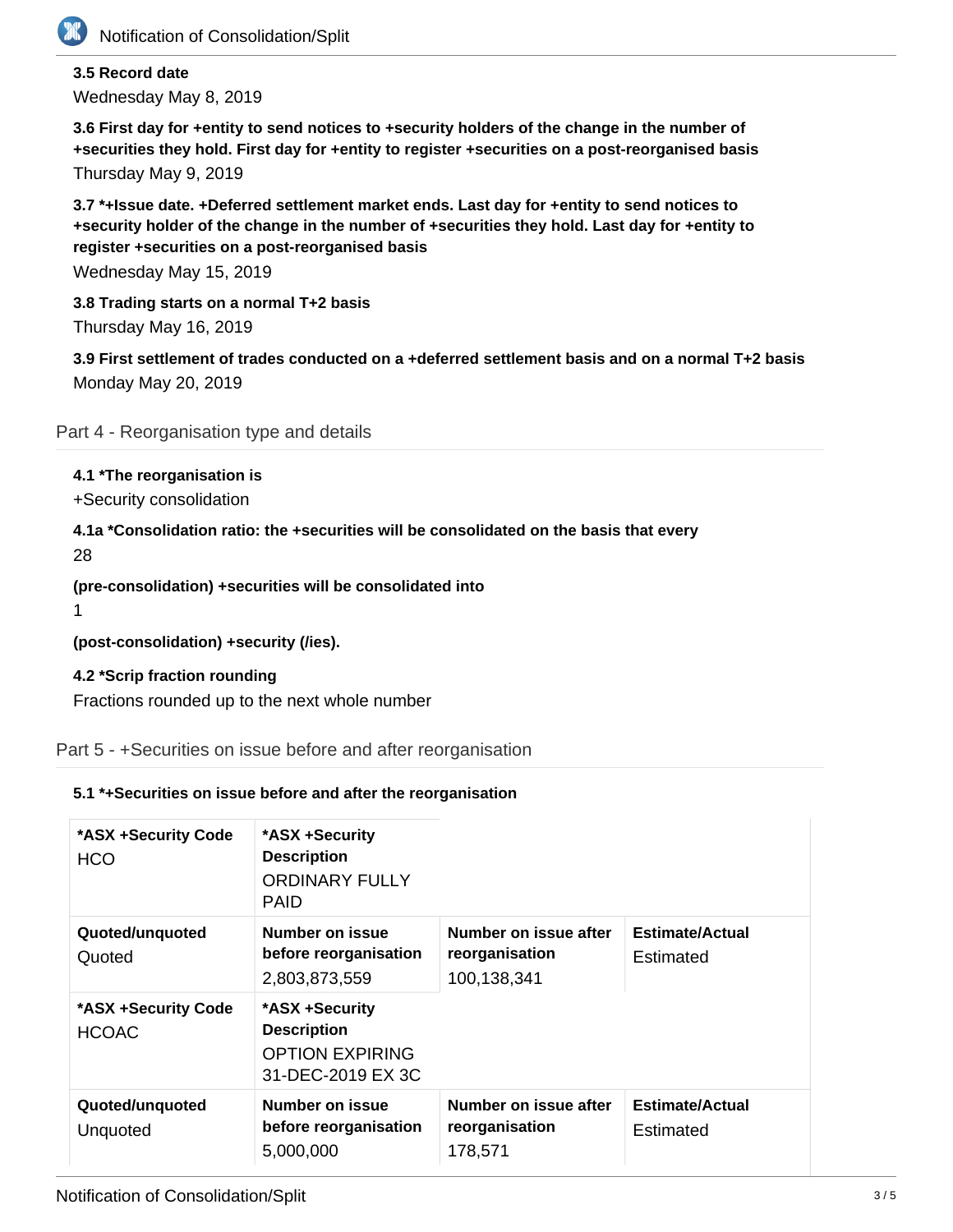| *ASX +Security Code<br><b>HCOAE</b> | *ASX +Security<br><b>Description</b><br><b>OPTION EXPIRING</b><br>02-FEB-2020 |                                                      |                                     |
|-------------------------------------|-------------------------------------------------------------------------------|------------------------------------------------------|-------------------------------------|
| Quoted/unquoted<br>Unquoted         | Number on issue<br>before reorganisation<br>200,000,000                       | Number on issue after<br>reorganisation<br>7,142,857 | <b>Estimate/Actual</b><br>Estimated |
| *ASX +Security Code<br><b>HCOAA</b> | *ASX +Security<br><b>Description</b><br><b>PERFORMANCE</b><br><b>SHARES</b>   |                                                      |                                     |
| Quoted/unquoted<br>Unquoted         | Number on issue<br>before reorganisation<br>62,500,000                        | Number on issue after<br>reorganisation<br>2,232,143 | <b>Estimate/Actual</b><br>Estimated |
| *ASX +Security Code<br><b>HCOAB</b> | *ASX +Security<br><b>Description</b><br>OPTION EXPIRING<br>31-DEC-2019 EX 3C  |                                                      |                                     |
| Quoted/unquoted<br>Unquoted         | Number on issue<br>before reorganisation<br>10,000,000                        | Number on issue after<br>reorganisation<br>357,143   | <b>Estimate/Actual</b><br>Estimated |

# **5.2 \*Exercise price of options**

| *ASX +Security Code<br><b>HCOAC</b> | *ASX +Security Description<br><b>OPTION EXPIRING</b><br>31-DEC-2019 EX 3C |                                                             |
|-------------------------------------|---------------------------------------------------------------------------|-------------------------------------------------------------|
| Quoted/unquoted<br>Unquoted         | <b>Exercise price before</b><br>reorganisation<br>0.03000000              | <b>Exercise price after</b><br>reorganisation<br>0.84000000 |
| *ASX +Security Code<br><b>HCOAE</b> | *ASX +Security Description<br><b>OPTION EXPIRING</b><br>02-FEB-2020       |                                                             |
| Quoted/unquoted<br>Unquoted         | <b>Exercise price before</b><br>reorganisation<br>0.01000000              | <b>Exercise price after</b><br>reorganisation<br>0.28000000 |
| *ASX +Security Code<br><b>HCOAA</b> | *ASX +Security Description<br>PERFORMANCE SHARES                          |                                                             |
| Quoted/unquoted<br>Unquoted         | <b>Exercise price before</b><br>reorganisation<br>0.00000000              | <b>Exercise price after</b><br>reorganisation<br>0.00000000 |
| *ASX +Security Code<br><b>HCOAB</b> | *ASX +Security Description<br><b>OPTION EXPIRING</b><br>31-DEC-2019 EX 3C |                                                             |